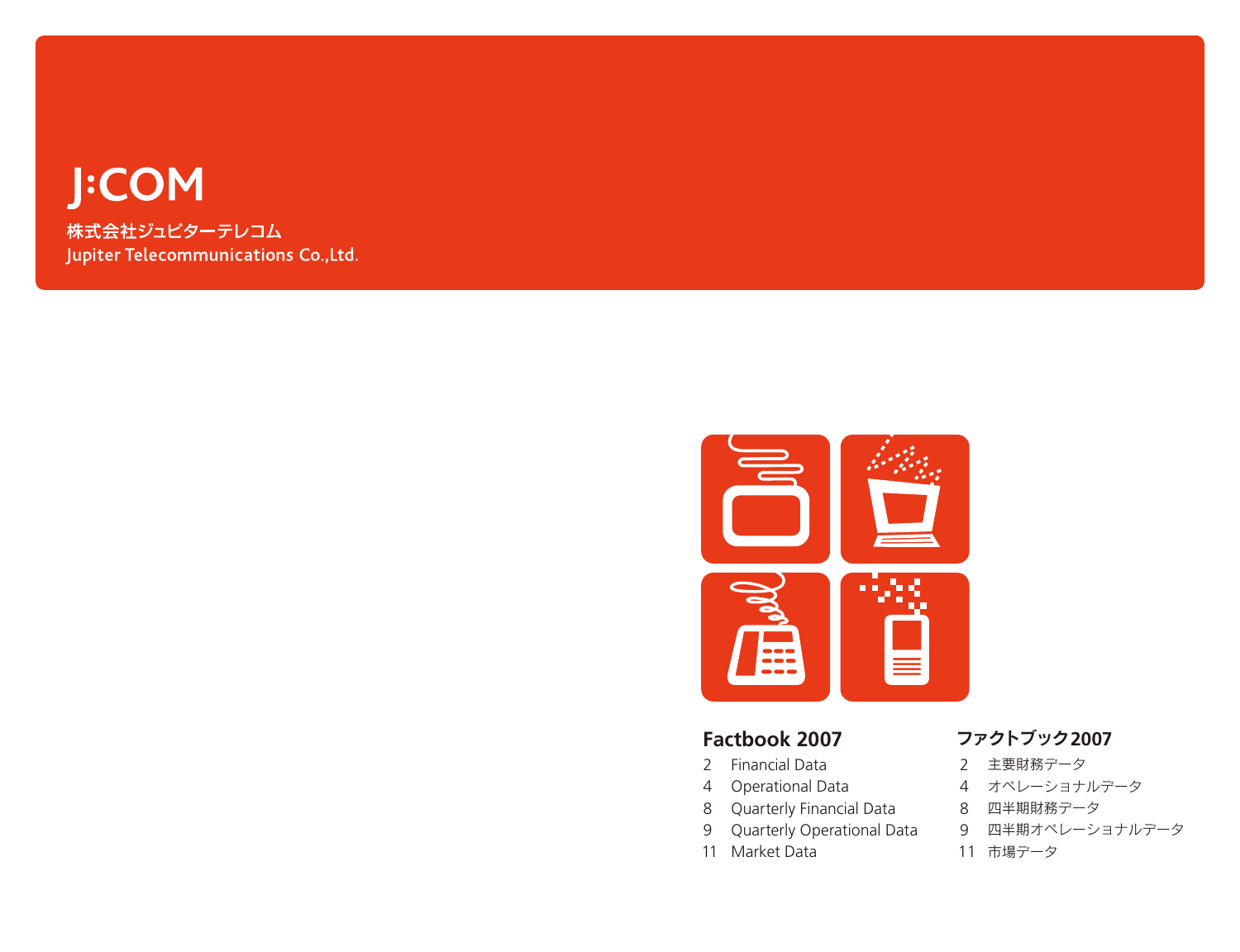## **Financial Data (U.S. GAAP)**

#### Jupiter Telecommunications Co., Ltd. and Subsidiaries Years ended December 31

## 主要財務データ (米国会計基準)

株式会社ジュピターテレコムおよび連結子会社 12月31日終了の連結会計年度

|                                      |                           |           | Yen in Millions/百万円 |            |           |                          |                   |             |           |                   |  |
|--------------------------------------|---------------------------|-----------|---------------------|------------|-----------|--------------------------|-------------------|-------------|-----------|-------------------|--|
|                                      |                           | 2003      | 2004                |            | 2005      |                          | 2006              |             | 2007      |                   |  |
|                                      |                           |           | (增減率)<br>% change   |            | (増減率)     |                          | (増減率)<br>% change |             |           | (増減率)<br>% change |  |
| <b>Operating results:</b>            | 営業成績:                     |           |                     |            |           | % change                 |                   |             |           |                   |  |
| Revenue                              | 営業収益                      |           |                     |            |           |                          |                   |             |           |                   |  |
| Subscription fees                    | 利用料収入                     |           |                     |            |           |                          |                   |             |           |                   |  |
| Cable television                     | ケーブルテレビ                   | ¥ 70,165  | ¥ 75,866            | 8.1%       | ¥ 85,254  | 12.4%                    | ¥102,803          | 20.6%       | ¥123,071  | 19.7%             |  |
| High-speed Internet                  | 高速インターネット接続               | 34,820    | 40,123              | 15.2%      | 47.425    | 18.2%                    | 58.121            | 22.6%       | 66,558    | 14.5%             |  |
|                                      |                           |           |                     |            |           |                          |                   |             |           | 13.6%             |  |
| Telephony                            | 固定電話                      | 18,230    | 24,837              | 36.2%      | 30,699    | 23.6%                    | 35,591            | 15.9%       | 40,432    |                   |  |
| Subscription fees total              | 利用料収入計                    | 123,215   | 140,826             | 14.3%      | 163,378   | 16.0%                    | 196,515           | 20.3%       | 230,061   | 17.1%             |  |
| Other                                | その他                       | 19,944    | 20,520              | 2.9%       | 19,766    | (3.7%)                   | 25,400            | 28.5%       | 34,447    | 35.6%             |  |
| Total revenue                        | 営業収益合計                    | 143,159   | 161,346             | 12.7%      | 183,144   | 13.5%                    | 221,915           | 21.2%       | 264,508   | 19.2%             |  |
| Operating costs and expenses         | 営業費用                      |           |                     |            |           |                          |                   |             |           |                   |  |
| Operating and programming costs      | 番組・その他営業費用                | ¥ 62,996  | ¥ 66,594            | 5.7%       | ¥ 76,767  | 15.3%                    | ¥ 92,297          | 20.2%       | ¥104,748  | 13.5%             |  |
| Selling, general and administrative  | 販売費及び一般管理費                | 30,550    | 31,587              | 3.4%       | 38,564    | 22.1%                    | 43,992            | 14.1%       | 52,722    | 19.8%             |  |
| Depreciation and amortization        | 減価償却費                     | 36,411    | 40,573              | 11.4%      | 43,338    | 6.8%                     | 54,044            | 24.7%       | 64,222    | 18.8%             |  |
| Total operating costs and expenses   | 営業費用計                     | 129,957   | 138,754             | 6.8%       | 158,669   | 14.4%                    | 190,333           | 20.0%       | 221,692   | 16.5%             |  |
| Operating income                     | 営業利益                      | 13,202    | 22,592              | 71.1%      | 24,475    | 8.3%                     | 31,582            | 29.0%       | 42,816    | 35.6%             |  |
| Income before income taxes           | 税引前当期純利益                  | 5,561     | 12,679              | 128.0%     | 16,748    | 32.1%                    | 27,503            | 64.2%       | 37,506    | 36.4%             |  |
| Net income                           | 当期純利益                     | 5,351     | 10,821              | 102.2%     | 19,333    | 78.7%                    | 24,481            | 26.6%       | 23,992    | $(2.0\%)$         |  |
| OCF (EBITDA) (*1)                    | OCF (EBITDA) (#) 1        | 49,733    | 63,249              | 27.2%      | 70,023    | 10.7%                    | 85,957            | 22.8%       | 107,178   | 24.7%             |  |
| OCF margin (%)                       | OCFマージン (%)               | 34.7      | 39.2                |            | 38.2      |                          | 38.7              |             | 40.5      |                   |  |
| Capital expenditures                 | 設備投資                      | ¥ 38,535  | ¥ 44,354            | 15.1%      | ¥ 54,277  | 22.4%                    | ¥ 65,903          | 21.4%       | ¥ 65,281  | $(0.9\%)$         |  |
| Purchased capital expenditures       | 資本的支出                     | 32,478    | 31,793              | $(2.1\%)$  | 38,405    | 20.8%                    | 48,460            | 26.2%       | 46,348    | (4.4%)            |  |
| <b>Capital leases</b>                | キャピタルリース                  | 6.057     | 12,561              | 107.4%     | 15,872    | 26.4%                    | 17.442            | 9.9%        | 18,934    | 8.6%              |  |
| <b>Financial position:</b>           | 財政状態:                     |           |                     |            |           |                          |                   |             |           |                   |  |
| <b>Total assets</b>                  | 総資産                       | ¥421,877  | ¥439,291            | 4.1%       | ¥516,457  | 17.6%                    | ¥625,948          | 21.2%       | ¥680,416  | 8.7%              |  |
| Total shareholders' equity           | 株主資本                      | 96,769    | 138,370             | 43.0%      | 251,445   | 81.7%                    | 277,296           | 10.3%       | 330,009   | 19.0%             |  |
| Interest-bearing debt (Gross)        | 有利子負債 (グロス)               | 255,401   | 231,529             | $(9.3\%)$  | 185,127   | $(20.0\%)$               | 242,075           | 30.8%       | 223,016   | $(7.9\%)$         |  |
| Capital lease obligations            | うちキャピタルリース                | 31,131    | 31,805              | 2.2%       | 38,523    | 21.1%                    | 50,462            | 31.0%       | 55,864    | 10.7%             |  |
| Interest-bearing debt (Net)          | 有利子負債 (ネット)               | 245,842   | 221,109             | $(10.1\%)$ | 149,844   | $(32.2\%)$               | 221,588           | 47.9%       | 200,126   | (9.7%)            |  |
| Cash flows:                          | キャッシュ・フロー:                |           |                     |            |           |                          |                   |             |           |                   |  |
| Cash flows from operating activities | 営業活動によるキャッシュ・フロー          | ¥ 46,965  | ¥ 52,512            | 11.8%      | ¥ 60,763  | 15.7%                    | ¥ 80.003          | 31.7%       | ¥ 95,226  | 19.0%             |  |
| Cash flows from investing activities | 投資活動によるキャッシュ・フロー          | (34, 526) | (39, 882)           | $(15.5\%)$ | (57, 230) | $(43.5\%)$               | (121, 601)        | $(112.5\%)$ | (52, 728) | 56.6%             |  |
| Cash flows from financing activities | 財務活動によるキャッシュ・フロー          | (12, 199) | (9,996)             | 18.1%      | 21,330    | $\overline{\phantom{m}}$ | 26,801            | 25.6%       | (40, 094) |                   |  |
| Free cash flows (*2)                 | フリー・キャッシュ・フロー(#) 2        | 8,430     | 8,158               | $(3.2\%)$  | 6,486     | $(20.5\%)$               | 14,101            | 117.4%      | 29,944    | 112.4%            |  |
| Per share data:                      | 1株当たりデータ:                 |           |                     |            |           |                          |                   |             |           |                   |  |
| Net income (*3)                      | 当期純利益(注) 3                | ¥ $1,214$ | ¥ 2,221             | 82.9%      | ¥ 3,179   | 43.1%                    | ¥ 3,845           | 20.9%       | ¥ 3,650   | $(5.1\%)$         |  |
| Shareholders' equity (*4)            | 株主資本(注) 4                 | 20,657    | 26,888              | 30.2%      | 39,511    | 46.9%                    | 43,446            | 10.0%       | 48,195    | 10.9%             |  |
| <b>Ratios:</b>                       | Ratios:                   |           |                     |            |           |                          |                   |             |           |                   |  |
| Return on equity (%) (*5)            | ROE (%) (#) 5             | 6.8       | 9.2                 |            | 9.9       |                          | 9.3               |             | 7.9       |                   |  |
| Debt to OCF (times) (*6)             | Debt-OCF レシオ (倍) (注) 6    | 5.1       | 3.7                 |            | 2.6       |                          | 2.8               |             | 2.1       |                   |  |
| Debt to equity (times) (*6)          | Debt-Equity レシオ (倍) (注) 6 | 2.6       | 1.7                 |            | 0.7       |                          | 0.9               |             | 0.7       |                   |  |

Amounts less than one million yen have been rounded to the nearest million yen. As a result, the sums of individual items might not equal the totals.

Figures for previous years have been adjusted to conform to the method of presentation for the fiscal year ended December 2007.

\*1. OCF = (Total revenue) – (Operating and programming costs) – (Selling, general and administrative expenses) + (Stock compensation expense)

\*2. Free Cash Flows= (Cash flows from operating activities) – (Capital expenditures) – (Capital investments via capital leases)

\*3. Net income per share is based on the weighted average number of issued shares during the term, (excluding treasury stock)

\*4. Based on the number of ordinary shares outstanding at the end of each fiscal year (excluding treasury stock)

\*5. Return on equity (ROE)

\*6. Debt is gross interest-bearing debt.

各数値は百万円未満を四捨五入しているため合計値と必ずしも合致しません。

過去の数値は当期の表示方法に合わせて調整されています。

(注) 1. OCF =(営業収益)ー(番組・その他営業費用)ー(販売費及び一般管理費)+(株式報酬費用)

(注) 2. フリー・キャッシュ・フロー = (営業活動によるキャッシュ・フロー) ー (資本的支出) ー (キャピタルリースによる設備投資)

(注) 3. 期中の加重平均発行済株式数にて算出(自己株式を除く)

(注) 4. 期末発行済株式数にて算出 (自己株式を除く)

(注) 5. ROE(株主資本利益率)=当期純利益 /{(前期末株主資本+当期末株主資本)/2}×100(%)

(注) 6. Debtは有利子負債(グロス)を使用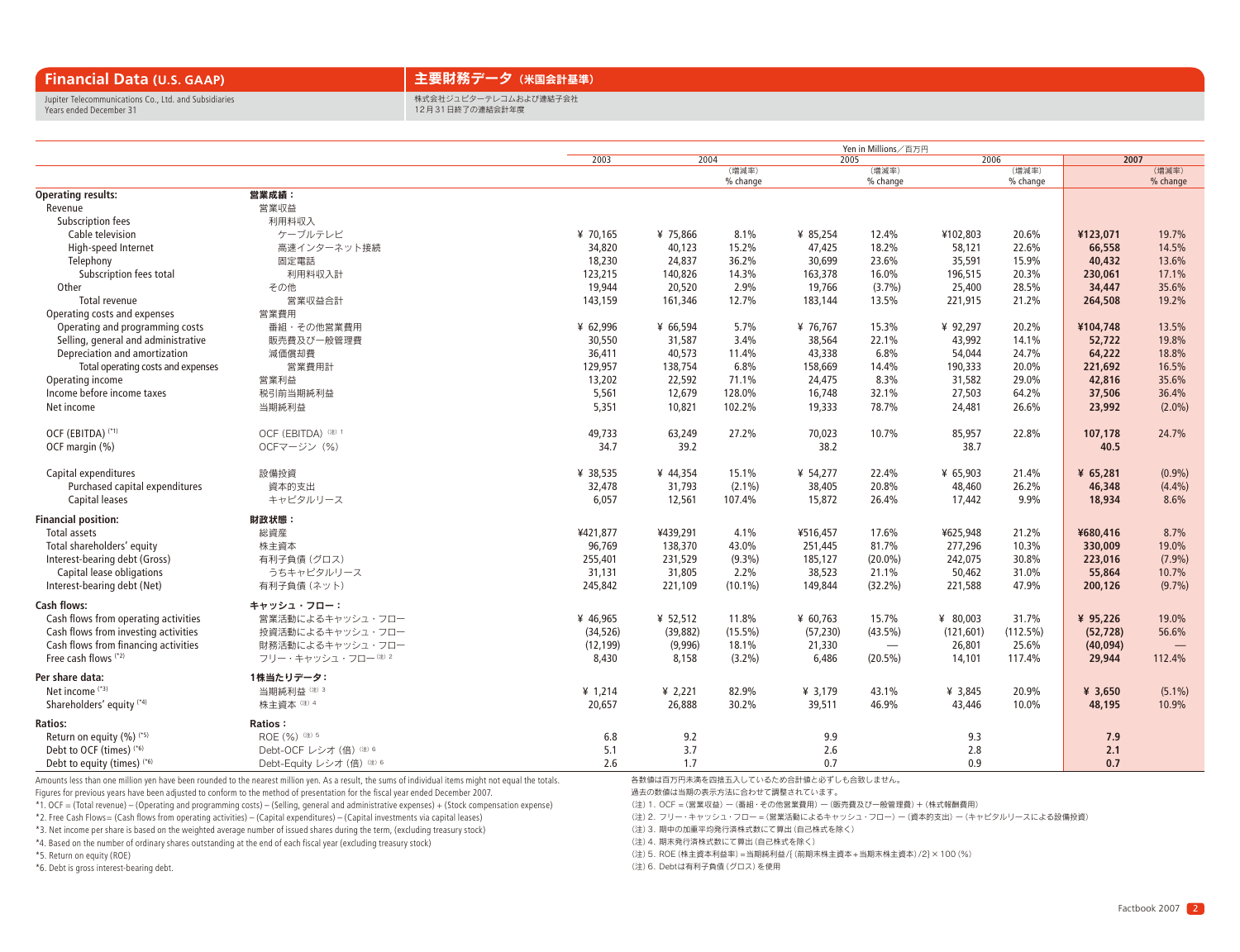## **Financial Data (U.S. GAAP)**

Jupiter Telecommunications Co., Ltd. and Subsidiaries Years ended December 31

## 主要財務データ (米国会計基準)

 $(%)$ 

**Net Income**

株式会社ジュピターテレコムおよび連結子会社

12月31日終了の連結会計年度









#### 38.7 39.2 38.2 40.5  $\Omega$ 300 600 900 1,200 1,500 2003 2004 2005 2006 2007 497 <sup>632</sup> <sup>700</sup> 860 1,072  $34.7$ **◯ OCF margin (%)** OCF マージン(%) (%) (Yen in Hundred Millions) (億円)  $\Omega$  $-10$  $-20$ 30  $-40$ 50 (年度)

#### **Shareholders' Equity** 株主資本



## **Interest-Bearing Debt (Gross) and Debt-to-Equity Ratio** 有利子負債(グロス)およびD/Eレシオ



## **Capital Expenditures** 設備投資





## **Free Cash Flows**

40  $(% )$  **OCF** 

#### フリー・キャッシュ・フロー (Yen in

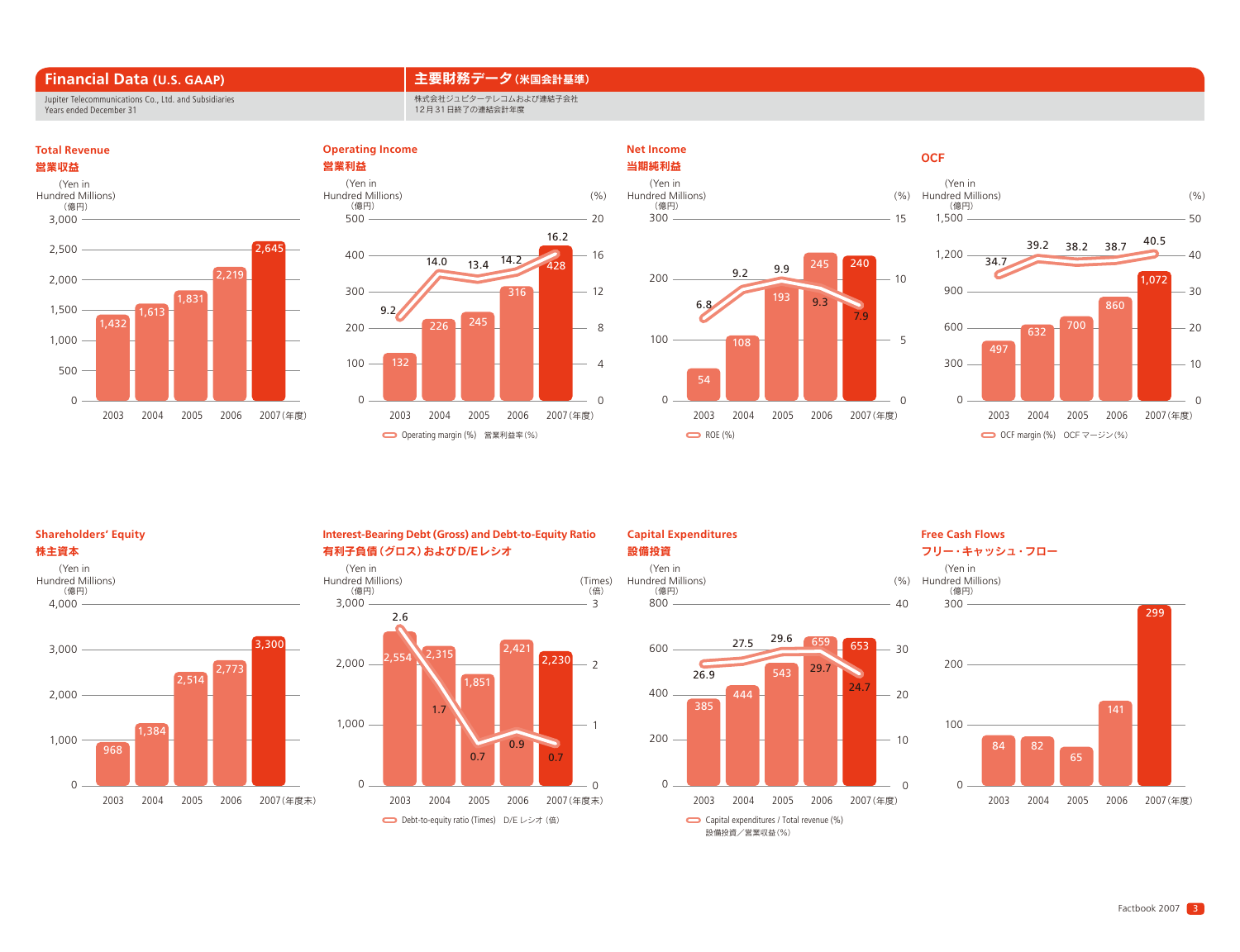## オペレーショナルデータ

Consolidated basis Years ended December 31

連結ベース 12月31日に終了する事業年度

|                              |             |                          | Number of Households/世帯  |                          |           |                          |           |                   |           |                   |  |
|------------------------------|-------------|--------------------------|--------------------------|--------------------------|-----------|--------------------------|-----------|-------------------|-----------|-------------------|--|
|                              |             | 2003                     |                          | 2004                     |           | 2005                     | 2006      |                   |           | 2007              |  |
|                              |             |                          |                          | (増減率)<br>% change        |           | (増減率)<br>% change        |           | (増減率)<br>% change |           | (增減率)<br>% change |  |
| Number of homes passed (*1): | ホームパス(注)!:  |                          |                          |                          |           |                          |           |                   |           |                   |  |
| Cable television             | ケーブルテレビ     | 5,489,300                | 6,287,800                | 14.5%                    | 7,296,600 | 16.0%                    | 9,206,100 | 26.2%             | 9,438,200 | 2.5%              |  |
| Sapporo area                 | 札幌エリア       | 332,200                  | 354,500                  | 6.7%                     | 410,000   | 15.7%                    | 424,900   | 3.6%              | 461,500   | 8.6%              |  |
| Kanto area                   | 関東エリア       | 3,050,000                | 3,472,100                | 13.8%                    | 4,082,200 | 17.6%                    | 4,401,200 | 7.8%              | 4,499,100 | 2.2%              |  |
| Kansai area                  | 関西エリア       | 1,691,500                | 2,011,600                | 18.9%                    | 2,336,700 | 16.2%                    | 3,791,000 | 62.2%             | 3,836,600 | 1.2%              |  |
| Kyushu area                  | 九州エリア       | 415,600                  | 449,600                  | 8.2%                     | 467,700   | 4.0%                     | 589,000   | 25.9%             | 641,000   | 8.8%              |  |
| High-speed Internet          | 高速インターネット接続 | 5,477,700                | 6,276,200                | 14.6%                    | 7,288,000 | 16.1%                    | 9,206,100 | 26.3%             | 9,438,200 | 2.5%              |  |
| Sapporo area                 | 札幌エリア       | 320,600                  | 343,000                  | 7.0%                     | 401,400   | 17.0%                    | 424,900   | 5.9%              | 461,500   | 8.6%              |  |
| Kanto area                   | 関東エリア       | 3,050,000                | 3,472,000                | 13.8%                    | 4,082,200 | 17.6%                    | 4,401,200 | 7.8%              | 4,499,100 | 2.2%              |  |
| Kansai area                  | 関西エリア       | 1,691,500                | 2,011,600                | 18.9%                    | 2,336,700 | 16.2%                    | 3,791,000 | 62.2%             | 3,836,600 | 1.2%              |  |
| Kyushu area                  | 九州エリア       | 415,600                  | 449,600                  | 8.2%                     | 467,700   | 4.0%                     | 589,000   | 25.9%             | 641,000   | 8.8%              |  |
| Telephony                    | 固定電話        | 3,932,400                | 5,799,200                | 47.5%                    | 6,624,100 | 14.2%                    | 9,166,400 | 38.4%             | 9,415,300 | 2.7%              |  |
| Sapporo area                 | 札幌エリア       | $\overline{\phantom{0}}$ | $\overline{\phantom{0}}$ | $\overline{\phantom{0}}$ | 401,400   | $\overline{\phantom{m}}$ | 424,900   | 5.9%              | 461,500   | 8.6%              |  |
| Kanto area                   | 関東エリア       | 2,367,100                | 3,348,700                | 41.5%                    | 3,626,000 | 8.3%                     | 4,387,100 | 21.0%             | 4,486,200 | 2.3%              |  |
| Kansai area                  | 関西エリア       | 1,298,700                | 2,001,400                | 54.1%                    | 2,129,500 | 6.4%                     | 3,765,800 | 76.8%             | 3,827,800 | 1.6%              |  |
| Kyushu area                  | 九州エリア       | 266,600                  | 449,100                  | 68.5%                    | 467,200   | 4.0%                     | 588,600   | 26.0%             | 639,800   | 8.7%              |  |
|                              |             |                          |                          |                          |           |                          |           |                   |           |                   |  |
| <b>Number of RGUs:</b>       | サービス提供数:    |                          |                          |                          |           |                          |           |                   |           |                   |  |
| Cable television             | ケーブルテレビ     | 1,418,700                | 1,482,600                | 4.5%                     | 1,684,900 | 13.6%                    | 2,109,300 | 25.2%             | 2,188,000 | 3.7%              |  |
| Sapporo area                 | 札幌エリア       | 73,800                   | 76,900                   | 4.2%                     | 80,900    | 5.2%                     | 81,800    | 1.1%              | 81,100    | $(0.9\%)$         |  |
| Kanto area                   | 関東エリア       | 844,000                  | 891,800                  | 5.7%                     | 1,026,900 | 15.1%                    | 1,095,300 | 6.7%              | 1,145,100 | 4.5%              |  |
| Kansai area                  | 関西エリア       | 404,500                  | 416,100                  | 2.9%                     | 473,400   | 13.8%                    | 796,800   | 68.3%             | 821,400   | 3.1%              |  |
| Kyushu area                  | 九州エリア       | 96,400                   | 97,800                   | 1.5%                     | 103,700   | 6.0%                     | 135,400   | 30.6%             | 140,400   | 3.7%              |  |
| Digital                      | デジタル        | 24,300                   | 232,000                  | 854.7%                   | 620,800   | 167.6%                   | 1,088,900 | 75.4%             | 1,470,200 | 35.0%             |  |
| Sapporo area                 | 札幌エリア       | 900                      | 4,300                    | 377.8%                   | 18,600    | 332.6%                   | 33,800    | 81.7%             | 46,900    | 38.8%             |  |
| Kanto area                   | 関東エリア       | 16,900                   | 143,600                  | 749.7%                   | 394,600   | 174.8%                   | 576,600   | 46.1%             | 774,600   | 34.3%             |  |
| Kansai area                  | 関西エリア       | 5,400                    | 74,800                   | 1285.2%                  | 175,700   | 134.9%                   | 415,500   | 136.5%            | 560,600   | 34.9%             |  |
| Kyushu area                  | 九州エリア       | 1,100                    | 9,300                    | 745.5%                   | 31,900    | 243.0%                   | 63,000    | 97.5%             | 88,100    | 39.8%             |  |
| High-speed Internet          | 高速インターネット接続 | 596,500                  | 708,600                  | 18.8%                    | 864,200   | 22.0%                    | 1,108,800 | 28.3%             | 1,211,600 | 9.3%              |  |
| Sapporo area                 | 札幌エリア       | 18,300                   | 24,800                   | 35.5%                    | 31,700    | 27.8%                    | 36,200    | 14.2%             | 38,300    | 5.8%              |  |
| Kanto area                   | 関東エリア       | 371,800                  | 441,800                  | 18.8%                    | 541,600   | 22.6%                    | 605,600   | 11.8%             | 660,500   | 9.1%              |  |
| Kansai area                  | 関西エリア       | 176,300                  | 206,000                  | 16.8%                    | 248,900   | 20.8%                    | 408,200   | 64.0%             | 448,500   | 9.9%              |  |
| Kyushu area                  | 九州エリア       | 30,100                   | 36,000                   | 19.6%                    | 42,000    | 16.7%                    | 58,800    | 40.0%             | 64,300    | 9.4%              |  |
| Telephony                    | 固定電話        | 527,400                  | 726,500                  | 37.8%                    | 911,300   | 25.4%                    | 1,119,900 | 22.9%             | 1,312,600 | 17.2%             |  |
| Sapporo area                 | 札幌エリア       | $\overline{\phantom{0}}$ | $\overline{\phantom{m}}$ | $\overline{\phantom{m}}$ | 17,000    | $\overline{\phantom{m}}$ | 29,600    | 74.1%             | 37,100    | 25.3%             |  |
| Kanto area                   | 関東エリア       | 362,400                  | 476,100                  | 31.4%                    | 570,600   | 19.8%                    | 664,400   | 16.4%             | 746,100   | 12.3%             |  |
| Kansai area                  | 関西エリア       | 141,200                  | 208,200                  | 47.5%                    | 265,400   | 27.5%                    | 339,400   | 27.9%             | 431,400   | 27.1%             |  |
| Kyushu area                  | 九州エリア       | 23,800                   | 42,200                   | 77.3%                    | 58,300    | 38.2%                    | 86,500    | 48.4%             | 98,000    | 13.3%             |  |
|                              |             |                          |                          |                          |           |                          |           |                   |           |                   |  |
| Total RGUs (*2):             | RGU合計(注) 2: | 2,542,600                | 2,917,700                | 14.8%                    | 3,460,400 | 18.6%                    | 4,338,000 | 25.4%             | 4,712,200 | 8.6%              |  |
| Sapporo area                 | 札幌エリア       | 92,100                   | 101,700                  | 10.4%                    | 129,600   | 27.4%                    | 147,600   | 13.9%             | 156,500   | 6.0%              |  |
| Kanto area                   | 関東エリア       | 1,578,200                | 1,809,700                | 14.7%                    | 2,139,100 | 18.2%                    | 2,365,300 | 10.6%             | 2,551,700 | 7.9%              |  |
| Kansai area                  | 関西エリア       | 722,000                  | 830,300                  | 15.0%                    | 987,700   | 19.0%                    | 1,544,400 | 56.4%             | 1,701,300 | 10.2%             |  |
| Kyushu area                  | 九州エリア       | 150,300                  | 176,000                  | 17.1%                    | 204,000   | 15.9%                    | 280,700   | 37.6%             | 302,700   | 7.8%              |  |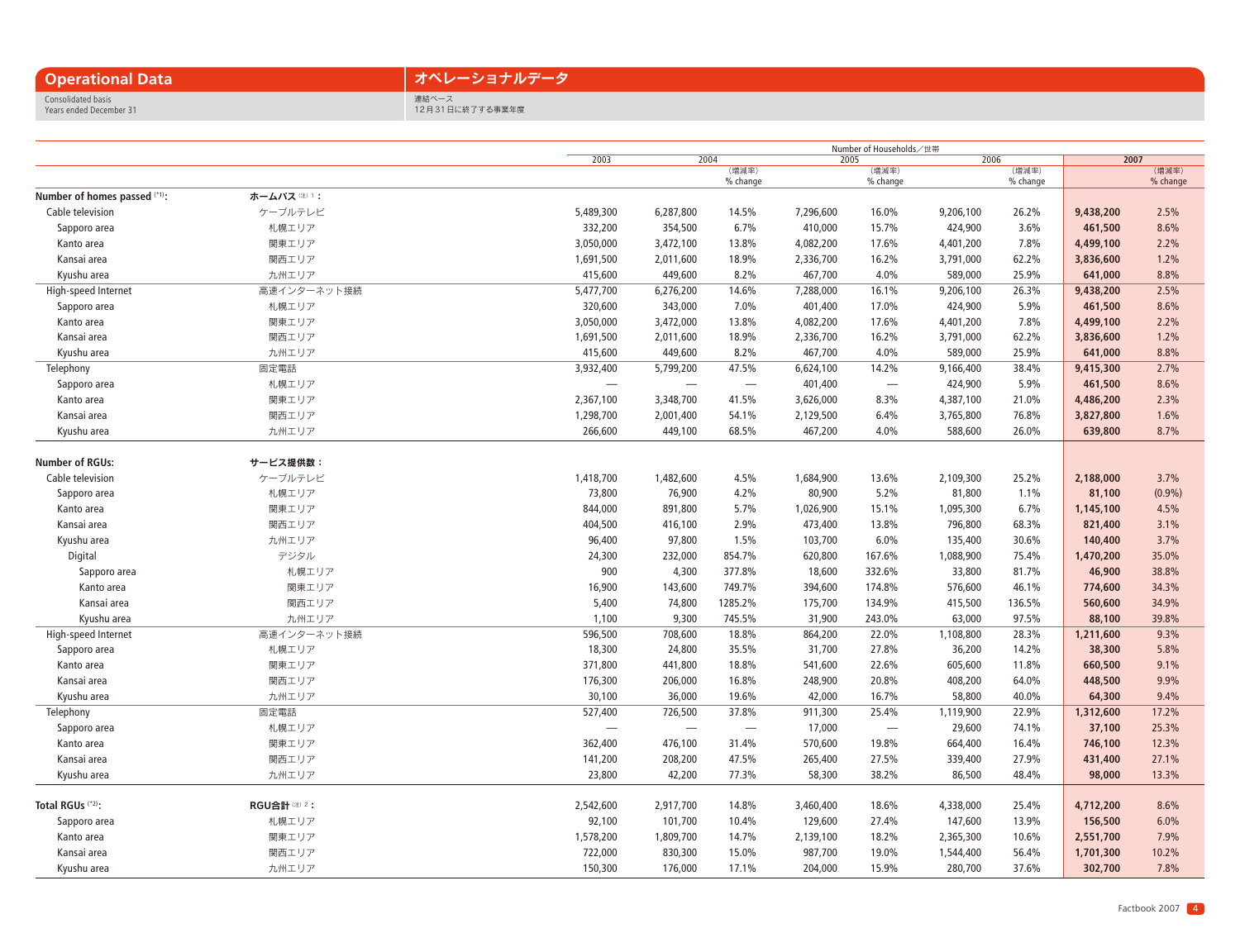Consolidated basis Years ended December 31

## オペレーショナルデータ

連結ベース 12月31日に終了する事業年度

|                                        |                     | Number of Households (Total number of subscribers only)/世帯 (総加入世帯数のみ) |                      |                   |           |                          |           |                          |           |                          |  |
|----------------------------------------|---------------------|-----------------------------------------------------------------------|----------------------|-------------------|-----------|--------------------------|-----------|--------------------------|-----------|--------------------------|--|
|                                        |                     | 2003                                                                  | 2004<br>2005<br>2006 |                   |           |                          |           |                          |           | 2007                     |  |
|                                        |                     |                                                                       |                      | (增減率)<br>% change |           | (增減率)<br>% change        |           | (增減率)<br>% change        |           | (増減率)<br>% change        |  |
| Total number of subscribers (*3):      | 総加入世帯数(注) 3:        | 1,634,100                                                             | 1,744,800            | 6.8%              | 2,002,800 | 14.8%                    | 2,512,200 | 25.4%                    | 2,659,100 | 5.8%                     |  |
| Sapporo area                           | 札幌エリア               | 78,700                                                                | 83,900               | 6.6%              | 90,800    | 8.2%                     | 94,600    | 4.2%                     | 96,300    | 1.8%                     |  |
| Kanto area                             | 関東エリア               | 980,300                                                               | 1,052,500            | 7.4%              | 1,216,800 | 15.6%                    | 1,316,600 | 8.2%                     | 1,399,200 | 6.3%                     |  |
| Kansai area                            | 関西エリア               | 467.800                                                               | 495,300              | 5.9%              | 572,700   | 15.6%                    | 940,500   | 64.2%                    | 992,400   | 5.5%                     |  |
| Kyushu area                            | 九州エリア               | 107,300                                                               | 113,100              | 5.4%              | 122,500   | 8.3%                     | 160,500   | 31.0%                    | 171,200   | 6.7%                     |  |
| <b>Bundle ratio</b>                    | バンドル率               |                                                                       |                      |                   |           |                          |           |                          |           |                          |  |
| (Average RGUs per household)           | (加入世帯当たり提供サービス数)    | 1.56                                                                  | 1.67                 | 0.11              | 1.73      | 0.06                     | 1.73      | $\overline{\phantom{0}}$ | 1.77      | 0.04                     |  |
| Penetration rate (*4):                 | 加入率(注) 4:           |                                                                       |                      |                   |           |                          |           |                          |           |                          |  |
| Cable television                       | ケーブルテレビ             | 25.8%                                                                 | 23.6%                | (2.2)             | 23.1%     | (0.5)                    | 22.9%     | (0.2)                    | 23.2%     | 0.3                      |  |
| Digital                                | デジタル                | 0.4%                                                                  | 3.7%                 | 3.3               | 8.5%      | 4.8                      | 11.8%     | 3.3                      | 15.6%     | 3.8                      |  |
| High-speed Internet                    | 高速インターネット接続         | 10.9%                                                                 | 11.3%                | 0.4               | 11.9%     | 0.6                      | 12.0%     | 0.1                      | 12.8%     | 0.8                      |  |
| Telephony                              | 固定電話                | 13.4%                                                                 | 12.5%                | (0.9)             | 13.8%     | 1.3                      | 12.2%     | (1.6)                    | 13.9%     | 1.7                      |  |
| Total number of subscribers            | 総加入世帯               | 29.8%                                                                 | 27.7%                | (2.1)             | 27.4%     | (0.3)                    | 27.3%     | (0.1)                    | 28.2%     | 0.9                      |  |
|                                        |                     |                                                                       |                      |                   |           |                          |           |                          |           |                          |  |
| Average monthly churn rate (*5):       | 平均月次解約率(注)5:        |                                                                       |                      |                   |           |                          |           |                          |           |                          |  |
| Cable television                       | ケーブルテレビ             | 1.6%                                                                  | 1.3%                 | (0.3)             | 1.2%      | (0.1)                    | 1.1%      | (0.1)                    | 1.0%      | (0.1)                    |  |
| High-speed Internet                    | 高速インターネット接続         | 1.3%                                                                  | 1.2%                 | (0.1)             | 1.3%      | 0.1                      | 1.3%      | $\overline{\phantom{m}}$ | 1.3%      | $\overline{\phantom{m}}$ |  |
| Telephony                              | 固定電話                | 0.9%                                                                  | 0.8%                 | (0.1)             | 0.7%      | (0.1)                    | 0.8%      | 0.1                      | 0.7%      | (0.1)                    |  |
| ARPU (*6):                             | ARPU (注) 6:         |                                                                       |                      |                   |           |                          |           |                          |           |                          |  |
| Cable television                       | ケーブルテレビ             | ¥4,634                                                                | ¥4,703               | 1.5%              | ¥4,874    | 3.6%                     | ¥5,094    | 4.5%                     | ¥5,190    | 1.9%                     |  |
| High-speed Internet                    | 高速インターネット接続         | 5,157                                                                 | 4,807                | (6.8%)            | 4,854     | 1.0%                     | 4,788     | $(1.4\%)$                | 4,644     | $(3.0\%)$                |  |
| Telephony                              | 固定電話                | 3,533                                                                 | 3,307                | $(6.4\%)$         | 3,163     | (4.4%)                   | 2,979     | $(5.8\%)$                | 2,762     | $(7.3\%)$                |  |
| Average revenue per unit per month     | 加入世帯平均              | 6,820                                                                 | 7,123                | 4.4%              | 7,538     | 5.8%                     | 7,787     | 3.3%                     | 7,687     | $(1.3\%)$                |  |
|                                        |                     |                                                                       |                      |                   |           |                          |           |                          |           |                          |  |
| Breakdown of service bundling (*7):    | サービス別の利用割合 (注) 7:   |                                                                       |                      |                   |           |                          |           |                          |           |                          |  |
| Cable television only                  | ケーブルテレビのみ           | 47.9%                                                                 | 40.9%<br>5.7%        | (7.0)             | 37.5%     | (3.4)                    | 33.9%     | (3.6)                    | 34.3%     | 0.4                      |  |
| High-speed Internet only               | 高速インターネット接続のみ       | 5.5%                                                                  |                      | 0.2               | 6.1%      | 0.4                      | 6.4%      | 0.3                      | 6.9%      | 0.5                      |  |
| Telephony only                         | 固定電話のみ              | 4.9%                                                                  | 5.7%                 | 0.8               | 5.7%      | $\overline{\phantom{m}}$ | 6.5%      | 0.8                      | 6.5%      | $\overline{\phantom{m}}$ |  |
| Cable television + High-speed Internet | ケーブルテレビ+高速インターネット接続 | 14.2%                                                                 | 11.7%                | (2.5)             | 10.8%     | (0.9)                    | 9.3%      | (1.5)                    | 9.5%      | 0.2                      |  |
| Cable television + Telephony           | ケーブルテレビ+固定電話        | 10.6%                                                                 | 12.8%                | 2.2               | 13.6%     | 0.8                      | 14.7%     | 1.1                      | 13.7%     | (1.0)                    |  |
| High-speed Internet + Telephony        | 高速インターネット接続+固定電話    | 2.7%                                                                  | 3.6%                 | 0.9               | 4.0%      | 0.4                      | 4.5%      | 0.5                      | 4.4%      | (0.1)                    |  |
| Triple                                 | 3サービス全て             | 14.0%                                                                 | 19.5%                | 5.5               | 22.2%     | 2.7                      | 24.8%     | 2.6                      | 24.8%     | $\overline{\phantom{0}}$ |  |

Both number of homes passed and number of subscribers are rounded to the nearest hundred.

Average monthly churn rate, ARPU, and breakdown of service bundling in fiscal 2006 and fiscal 2007 exclude the former Cable West Group.

\*1. Number of households that are connected to the network and can receive J:COM services

\*2. Total number of revenue generating units (RGUs) for services supplied

\*3. Number of households subscribed to one or more services

 $*4$ . Penetration rate = Number of subscribers / Number of homes passed X 100

\*5. Average monthly churn rate = Monthly number of disconnects from a service / Monthly weighted-average number of subscribers / Number of months in the period

\*6. Monthly average revenue per unit (ARPU)

\*7. Due to rounding, the sums of individual items might not equal 100%.

ホームパス世帯数および加入世帯数は100世帯未満を四捨五入して表記

2006年度の平均月次解約率、ARPU、サービス別の利用割合については旧ケーブルウエストを除く

(注)1. ネットワークが敷設済みで、サービスの提供が可能な世帯数

(注)2. 合計サービス提供数 (Revenue Generating Units)

(注)3. いずれか1つ以上のサービスに加入している世帯数

(注)4. 加入率=加入世帯数/ホームパス世帯数×100

(注)5. 平均月次解約率=当該期間中の解約数÷当該期間中の加重平均世帯数÷当該期間の月数

(注)6. 加入世帯当たり平均月次収益(Average Revenue per Unit)

(注)7. 各数値は四捨五入をしているため合計値は100%になりません。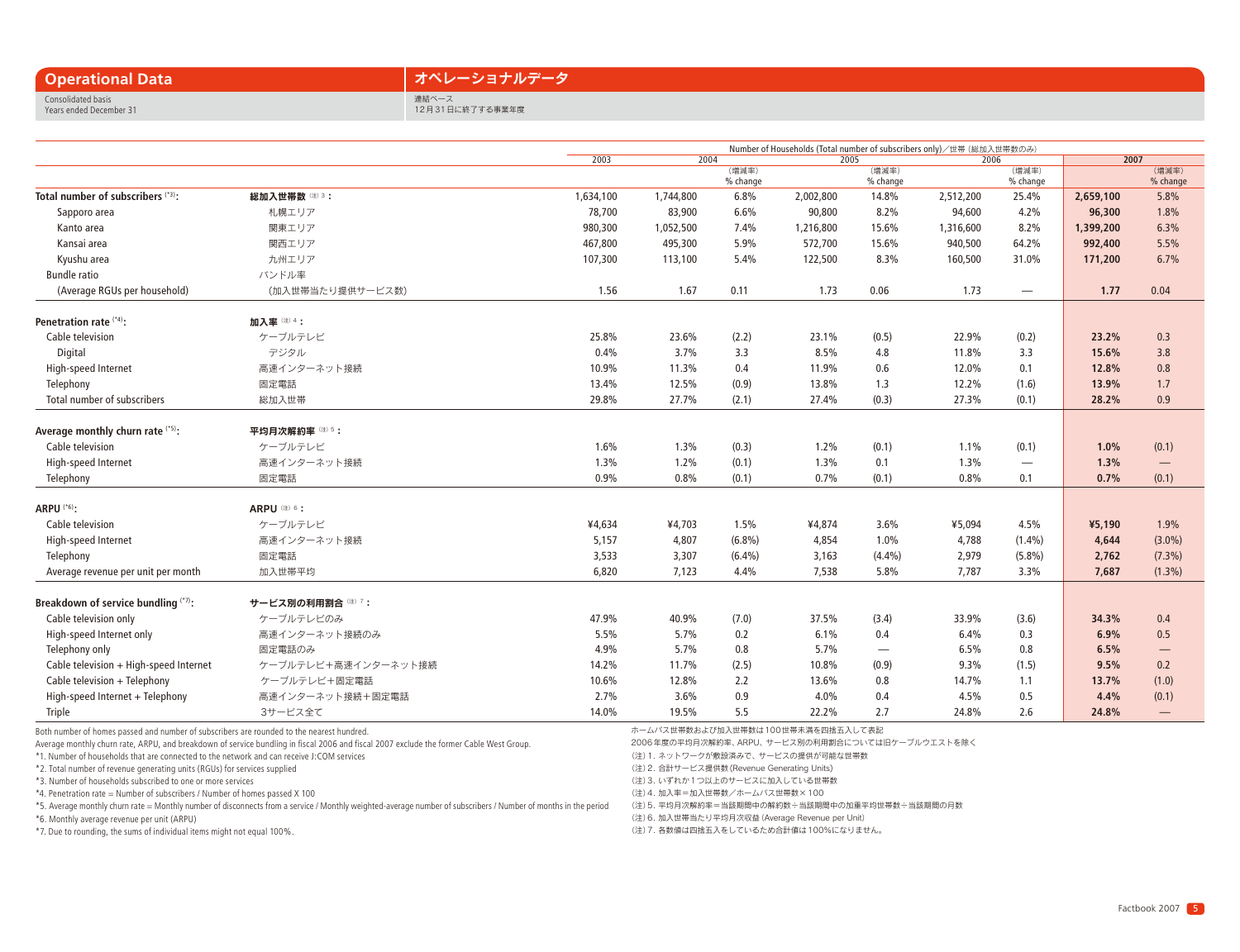# オペレーショナルデータ

連結ベース 12月31日に終了する事業年度

#### **Total Number of Subscribers**

Consolidated basis Years ended December 31





#### **Total RGUs\*** RGU 合計 **\***



\* Total number of revenue generating units (RGUs) for services supplied \* 合計サービス提供数(Revenue Generating Units)

#### **Breakdown of Service Bundling** 加入サービス数別の利用割合



## **J:COM TV Digital**



\* Digital migration rate = Ratio of number of digital service subscribers to total CATV subscribers \* デジタル化率は、ケーブルテレビ加入世帯におけるデジタルサービス加入世帯の割合を示す。

#### **Average Monthly Churn Rate\*** 平均月次解約率 **\***



\* Average monthly churn rate = (Total number of churns in a given period)/(weighted average RGUs over the same period)/(Number of months)

\* 平均月次解約率=(当該期間における解約サービス数合計)÷(当該期間の加重平均RGU数)÷(当該月数)

### **ARPU and Bundle Ratio** ARPU およびバンドル率

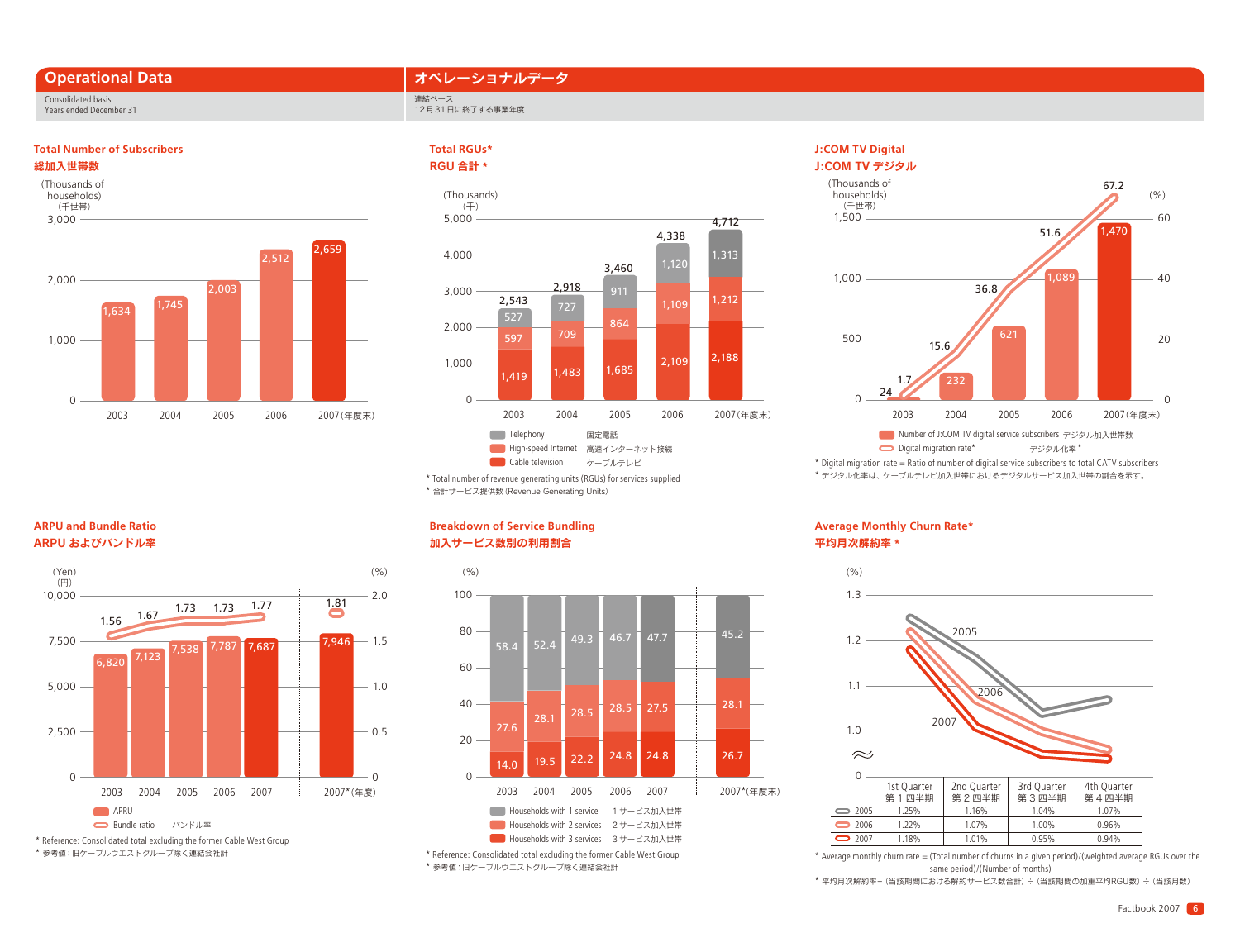Consolidated basis

## オペレーショナルデータ

連結ベース



### **Number of High-speed Internet Access Subscribers** 高速インターネット接続加入世帯数

### **Number of HDR Contracts** HDR 契約数



### **Number of Fixed-Line Telephony Subscribers** 固定電話加入世帯数



\*1. Fixed-line telephony service using IP technology

\*2. Fixed-line telephony service using circuit switch

\*1. VoIP技術を用いた固定電話

\*2. 回線交換機を用いた固定電話

#### **VOD Service Total Purchases of J:COM On Demand\*** VODサービス「J:COMオンデマンド」の購入数**\***



6,000



\* Number of pay content purchases using the Premium On Demand (POD) service \*「プレミアム オン デマンド(POD)サービス」を利用して有料コンテンツを購入した数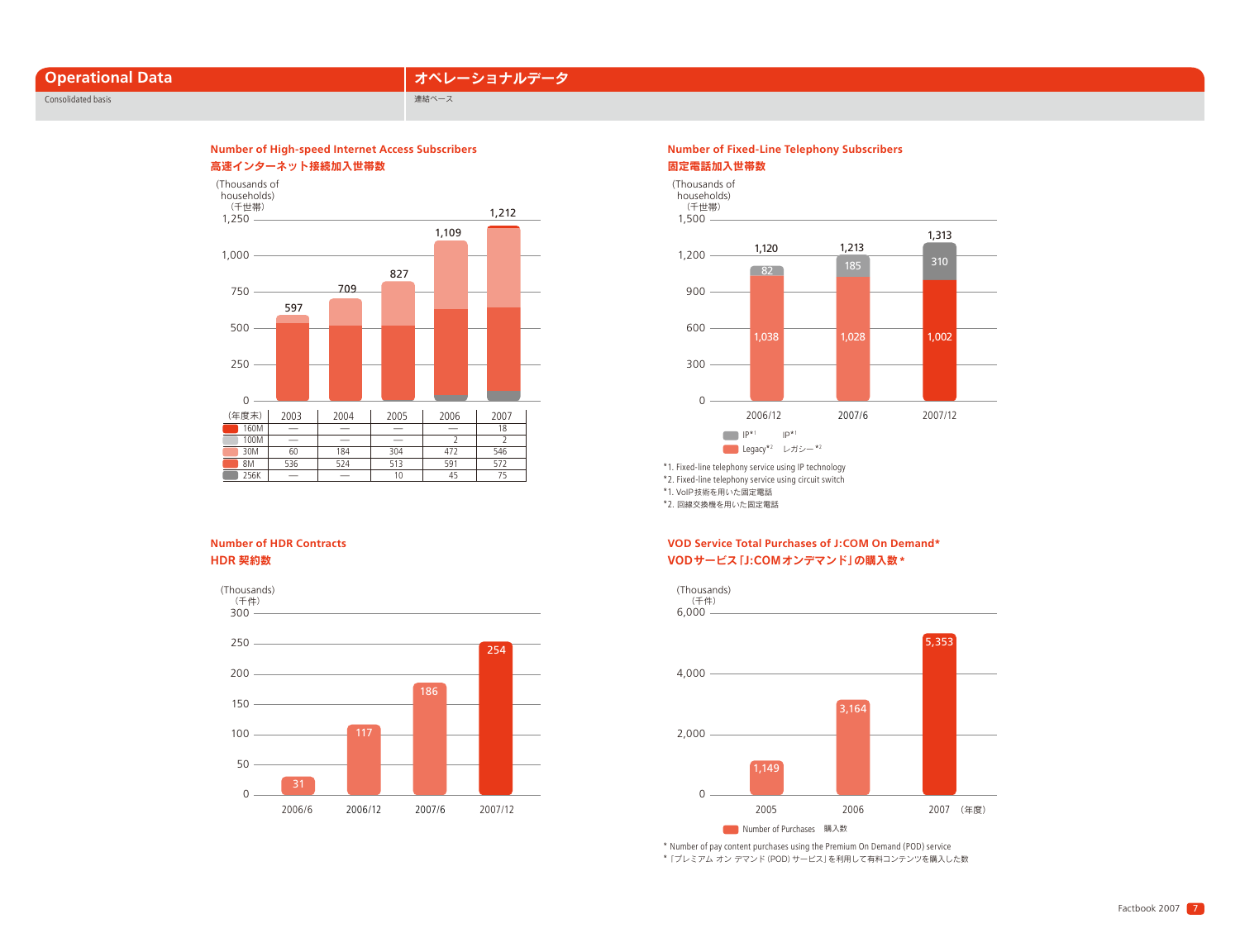## 四半期財務データ(米国会計基準)

連結ベース

Consolidated basis

|                                      |                    | Yen in Millions/百万円 |                   |           |          |                   |          |                   |           |           |           |                   |           |  |  |
|--------------------------------------|--------------------|---------------------|-------------------|-----------|----------|-------------------|----------|-------------------|-----------|-----------|-----------|-------------------|-----------|--|--|
|                                      |                    |                     | 1st Quarter/第1四半期 |           |          | 2nd Quarter/第2四半期 |          | 3rd Quarter/第3四半期 |           |           |           | 4th Quarter/第4四半期 |           |  |  |
|                                      |                    | 2005                | 2006              | 2007      | 2005     | 2006              | 2007     | 2005              | 2006      | 2007      | 2005      | 2006              | 2007      |  |  |
| <b>Operating results:</b>            | 営業成績:              |                     |                   |           |          |                   |          |                   |           |           |           |                   |           |  |  |
| Revenue                              | 営業収益               |                     |                   |           |          |                   |          |                   |           |           |           |                   |           |  |  |
| Subscription fees                    | 利用料収入              |                     |                   |           |          |                   |          |                   |           |           |           |                   |           |  |  |
| Cable television                     | ケーブルテレビ            | ¥19,999             | ¥23,663           | ¥30,026   | ¥20,811  | ¥24,384           | ¥30,481  | ¥21,499           | ¥25,308   | ¥31,072   | ¥22,945   | ¥29,448           | ¥31,492   |  |  |
| High-speed Internet                  | 高速インターネット接続        | 11,104              | 13,721            | 16,134    | 11.489   | 14,003            | 16,497   | 11,960            | 14,479    | 16,812    | 12,872    | 15,918            | 17,115    |  |  |
| Telephony                            | 固定電話               | 6,997               | 8,354             | 9,542     | 7,545    | 8,638             | 10,081   | 7,940             | 9,067     | 10,301    | 8,217     | 9,532             | 10,508    |  |  |
| Subscription fees total              | 利用料収入計             | 38,100              | 45,738            | 55,702    | 39,845   | 47,025            | 57,059   | 41,399            | 48,854    | 58,185    | 44,034    | 54,898            | 59,115    |  |  |
| Other                                | その他                | 4,362               | 5,383             | 7,970     | 4,524    | 5,164             | 7,385    | 5,183             | 5,738     | 8,102     | 5,697     | 9,115             | 10,990    |  |  |
| Total revenue                        | 営業収益合計             | 42,462              | 51,121            | 63,672    | 44.369   | 52,189            | 64,444   | 46,582            | 54,592    | 66,287    | 49,731    | 64,013            | 70,105    |  |  |
| Operating costs and expenses         | 営業費用               |                     |                   |           |          |                   |          |                   |           |           |           |                   |           |  |  |
| Operating and programming costs      | 番組・その他営業費用         | ¥17,123             | ¥20,861           | ¥25,764   | ¥18,562  | ¥21,856           | ¥25,555  | ¥19,889           | ¥21,580   | ¥26,294   | ¥21,193   | ¥28,000           | ¥27,135   |  |  |
| Selling, general and administrative  | 販売費及び一般管理費         | 8,691               | 10,236            | 12,269    | 11,017   | 10,057            | 12,741   | 8,939             | 11,310    | 13,156    | 9,917     | 12,389            | 14,556    |  |  |
| Depreciation and amortization        | 減価償却費              | 9,970               | 12,382            | 15,332    | 10,615   | 12,316            | 16,162   | 10,902            | 12,544    | 15,746    | 11,851    | 16,802            | 16,982    |  |  |
| Total operating costs and expenses   | 営業費用計              | 35,784              | 43,479            | 53,365    | 40.194   | 44,229            | 54,458   | 39,730            | 45,434    | 55,196    | 42,961    | 57,191            | 58,673    |  |  |
| Operating income                     | 営業利益               | 6,678               | 7,642             | 10,307    | 4.175    | 7.960             | 9.986    | 6.852             | 9,158     | 11,091    | 6.770     | 6,822             | 11,432    |  |  |
| Income before income taxes           | 税引前四半期純利益          | 4,959               | 7,025             | 9,070     | 3,247    | 6,479             | 8.533    | 5,450             | 8,512     | 9.642     | 3.092     | 5,487             | 10,261    |  |  |
| Net income                           | 四半期純利益             | 3,351               | 4,370             | 5,488     | 6,922    | 3,748             | 6,050    | 3,696             | 5,540     | 6,415     | 5,364     | 10,823            | 6,039     |  |  |
| OCF (*1)                             | OCF (EBITDA) (注) 1 | 17,607              | 20,126            | 25,684    | 15,816   | 20,377            | 26,193   | 18,420            | 21,787    | 26,872    | 18,180    | 23,667            | 28,429    |  |  |
| OCF margin (%)                       | OCFマージン (%)        | 41.5                | 39.4              | 40.3      | 35.6     | 39.0              | 40.6     | 39.5              | 39.9      | 40.5      | 36.6      | 37.0              | 40.6      |  |  |
| Capital expenditures                 | 設備投資               | ¥ 9,672             | ¥11,940           | ¥15,288   | ¥13,287  | ¥17,291           | ¥13,887  | ¥11,907           | ¥13,611   | ¥16,311   | ¥19,411   | ¥23,060           | ¥19,795   |  |  |
| Purchased capital expenditures       | 資本的支出              | 6,578               | 9.036             | 10,689    | 9.046    | 14.051            | 9.664    | 8,045             | 11.429    | 10,981    | 14,736    | 13,944            | 15,013    |  |  |
| Capital leases                       | キャピタルリース           | 3.094               | 2,904             | 4,599     | 4,241    | 3,240             | 4,223    | 3,862             | 2,182     | 5,330     | 4,675     | 9,116             | 4,782     |  |  |
| <b>Financial position:</b>           | 財政状態:              |                     |                   |           |          |                   |          |                   |           |           |           |                   |           |  |  |
| Total assets                         | 総資産                | ¥474,798            | ¥521,028          | ¥627,550  | ¥493,039 | ¥523,835          | ¥632,672 | ¥501,358          | ¥595,904  | ¥674,128  | ¥516,457  | ¥625,948          | ¥680,416  |  |  |
| Total shareholders' equity           | 株主資本               | 224,627             | 256,574           | 284,168   | 240,960  | 260,386           | 291,988  | 246,046           | 265,411   | 331,578   | 251,445   | 277,296           | 330,009   |  |  |
| Interest-bearing debt (Gross)        | 有利子負債(グロス)         | 182,751             | 186,096           | 238,556   | 182,075  | 181,810           | 234,873  | 184,237           | 225,306   | 223,288   | 185,127   | 242,075           | 223,016   |  |  |
| Capital lease obligations            | うちキャピタルリース         | 32,594              | 38,782            | 51,032    | 34,036   | 39,034            | 51,432   | 36,008            | 46,879    | 53,789    | 38,523    | 50,462            | 55,864    |  |  |
| Interest-bearing debt (Net)          | 有利子負債(ネット)         | 141,514             | 148,583           | 213,454   | 131,499  | 146,457           | 205,496  | 146,282           | 215,403   | 196,374   | 149,844   | 221,588           | 200,126   |  |  |
| <b>Cash flows:</b>                   | キャッシュ・フロー:         |                     |                   |           |          |                   |          |                   |           |           |           |                   |           |  |  |
| Cash flows from operating activities | 営業活動によるキャッシュ・フロー   | ¥12,575             | ¥15,280           | ¥ 21.762  | ¥14,748  | ¥21,810           | ¥ 25,393 | ¥15,594           | ¥15,412   | ¥ 25,948  | ¥17,846   | ¥ 27,501          | ¥ 22,123  |  |  |
| Cash flows from investing activities | 投資活動によるキャッシュ・フロー   | (10, 839)           | (10, 161)         | (10, 721) | (9,075)  | (14, 558)         | (14,069) | (21, 335)         | (72, 247) | (10, 494) | (15, 981) | (24, 635)         | (17, 444) |  |  |
| Cash flows from financing activities | 財務活動によるキャッシュ・フロー   | 29,081              | (2,889)           | (6, 425)  | 3,666    | (9, 412)          | (7,049)  | (6,880)           | 31,385    | (17, 917) | (4,537)   | 7,717             | (8, 703)  |  |  |
| Free cash flows (*2)                 | フリー・キャッシュ・フロー(注) 2 | 2,903               | 3,340             | 6,474     | 1,461    | 4,519             | 11,506   | 3,687             | 1,801     | 9,637     | (1, 565)  | 4,441             | 2,327     |  |  |

Amounts less than one million yen have been rounded to the nearest million yen. As a result, the sums of individual items might not equal the totals. Figures for previous years have been adjusted to conform to the method of presentation for the fiscal year ended December 2007.

Quarterly financial data has not been audited or reviewed by independent auditors.

\*1. OCF= (Total revenue) – (Operating and programming costs) – (Selling, general and administrative expenses) + (Stock compensation expense)

\*2. Free Cash Flows= (Cash flows from operating activities) – (Capital expenditures) – (Capital investments via capital leases)

各数値は百万円未満を四捨五入しているため合計値と必ずしも合致しません。 過去の数値は当期の表示方法に合わせて調整されています。

四半期の財務数値については、監査法人による監査・レビューを受けておりません。

(注) 1. OCF=(営業収益)ー(番組・その他営業費用)ー(販売費及び一般管理費)+(株式報酬費用)

(注) 2. フリー・キャッシュ・フロー = (営業活動によるキャッシュ・フロー) ー (資本的支出) ー (キャピタルリースによる設備投資)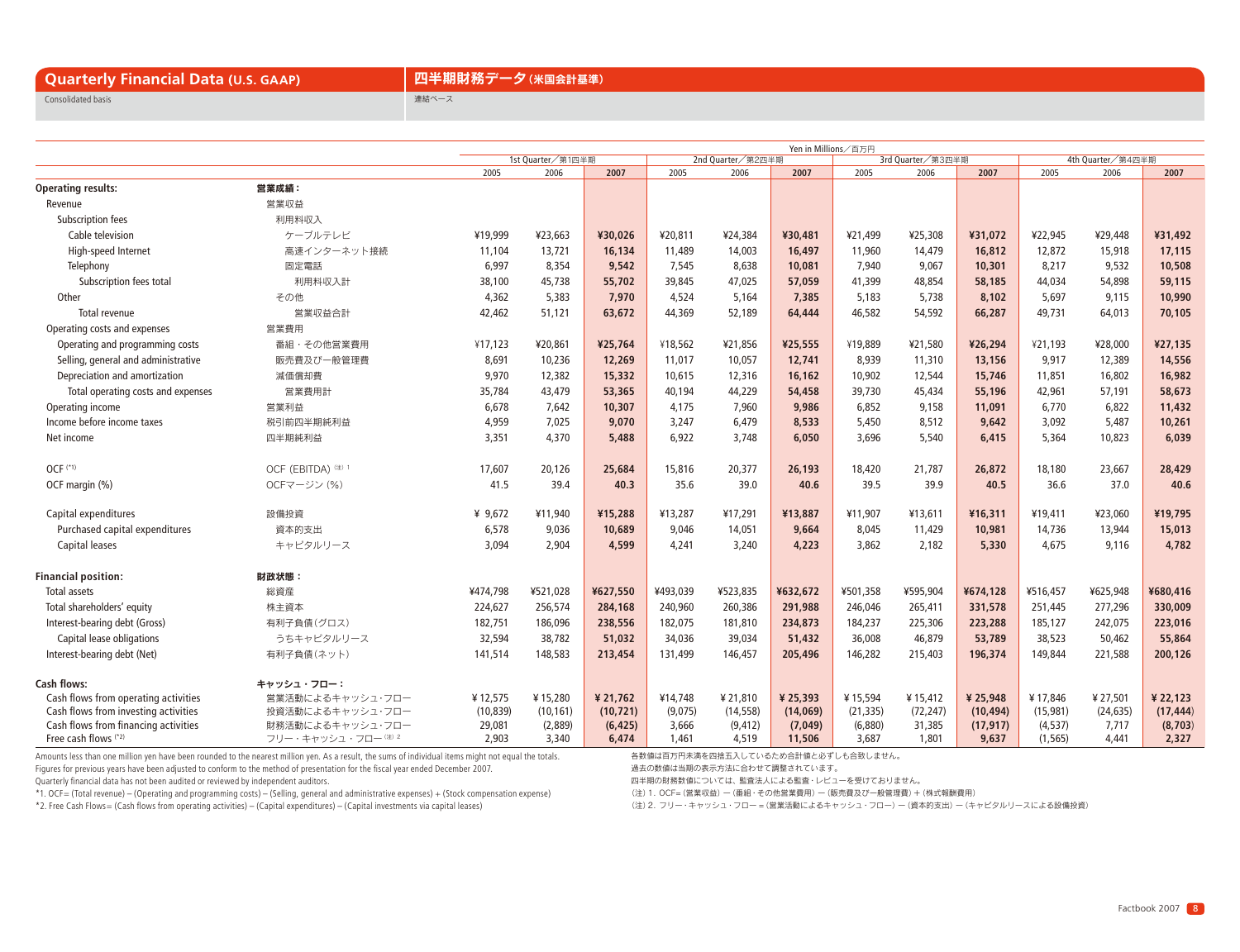# **Quarterly Operational Data**

## 四半期オペレーショナルデータ

連結ベース

Consolidated basis

|                              |                | Number of Households/世帯  |                                        |           |           |                   |                     |                           |                   |                                   |           |                   |                    |
|------------------------------|----------------|--------------------------|----------------------------------------|-----------|-----------|-------------------|---------------------|---------------------------|-------------------|-----------------------------------|-----------|-------------------|--------------------|
|                              |                |                          | 1st Quarter/第1四半期<br>2nd Quarter/第2四半期 |           |           |                   |                     | 3rd Quarter/第3四半期<br>2006 | 2007              | 4th Ouarter/第4四半期<br>2005<br>2006 |           |                   |                    |
| Number of homes passed (*1): | ホームパス(注)1:     | 2005                     | 2006                                   | 2007      | 2005      | 2006              | 2007                | 2005                      |                   |                                   |           |                   | 2007               |
| Cable television             | ケーブルテレビ        | 6,528,800                | 7,349,300                              | 9,248,500 | 6,616,300 | 7,503,900         | 9,315,600           | 6,717,100                 | 7,644,600         | 9,365,700                         | 7,296,600 | 9,206,100         | 9,438,200          |
|                              |                | 357,900                  | 414,800                                | 429,000   | 366,100   | 419,300           | 434,700             | 393,300                   | 423,200           | 439,700                           | 410,000   | 424,900           | 461,500            |
| Sapporo area                 | 札幌エリア<br>関東エリア |                          |                                        |           |           |                   |                     |                           |                   |                                   |           |                   |                    |
| Kanto area                   |                | 3,694,700                | 4,106,200                              | 4,417,300 | 3,720,000 | 4,236,600         | 4,445,800           | 3,742,000                 | 4,263,500         | 4,471,500                         | 4,082,200 | 4,401,200         | 4,499,100          |
| Kansai area                  | 関西エリア          | 2,023,900                | 2,353,200                              | 3,804,900 | 2,074,600 | 2,362,700         | 3,814,100           | 2,120,600                 | 2,380,000         | 3,820,600                         | 2,336,700 | 3,791,000         | 3,836,600          |
| Kyushu area                  | 九州エリア          | 452,300                  | 475,100                                | 597,300   | 455,600   | 485,300           | 621,000             | 461,200                   | 577,900           | 633,900                           | 467,700   | 589,000           | 641,000            |
| High-speed Internet          | 高速インターネット接続    | 6,517,200                | 7,340,600                              | 9,248,500 | 6,607,700 | 7,496,000         | 9,315,600           | 6,708,500                 | 7,644,600         | 9,365,700                         | 7,288,000 | 9,206,100         | 9,438,200          |
| Sapporo area                 | 札幌エリア          | 346,300                  | 406,200                                | 429,000   | 357,600   | 411,400           | 434,700             | 384,700                   | 423,200           | 439,700                           | 401,400   | 424,900           | 461,500            |
| Kanto area                   | 関東エリア          | 3,694,700                | 4,106,100                              | 4,417,300 | 3,720,000 | 4,236,600         | 4,445,800           | 3,742,000                 | 4,263,500         | 4,471,500                         | 4,082,200 | 4,401,200         | 4,499,100          |
| Kansai area                  | 関西エリア          | 2,023,900                | 2,353,200                              | 3,804,900 | 2,074,600 | 2,362,700         | 3,814,100           | 2,120,600                 | 2,380,000         | 3,820,600                         | 2,336,700 | 3,791,000         | 3,836,600          |
| Kyushu area                  | 九州エリア          | 452,300                  | 475.100                                | 597,300   | 455,500   | 485,300           | 621,000             | 461,200                   | 577,900           | 633,900                           | 467,700   | 589.000           | 641,000            |
| Telephony                    | 固定電話           | 5,834,700                | 6,771,600                              | 9,219,100 | 6,229,600 | 7,126,000         | 9,290,500           | 6,285,100                 | 7,453,900         | 9,343,600                         | 6,624,100 | 9,166,400         | 9,415,300          |
| Sapporo area                 | 札幌エリア          | $\overline{\phantom{a}}$ | 406,100                                | 428,900   | 357,500   | 411,300           | 434,600             | 384,700                   | 423,100           | 439,700                           | 401,400   | 424,900           | 461,500            |
| Kanto area                   | 関東エリア          | 3,369,400                | 3,744,300                              | 4,403,100 | 3,393,200 | 4,077,600         | 4,431,700           | 3,411,700                 | 4,136,700         | 4,456,900                         | 3,626,000 | 4,387,100         | 4,486,200          |
| Kansai area                  | 関西エリア          | 2,013,500                | 2,146,600                              | 3,790,200 | 2,023,900 | 2,152,300         | 3,803,600           | 2,028,000                 | 2,316,700         | 3,813,600                         | 2,129,500 | 3,765,800         | 3,827,800          |
| Kyushu area                  | 九州エリア          | 451,800                  | 474,600                                | 596,900   | 455,000   | 484,800           | 620,600             | 460,700                   | 577,400           | 633,400                           | 467,200   | 588,600           | 639,800            |
| <b>Number of RGUs:</b>       | サービス提供数:       |                          |                                        |           |           |                   |                     |                           |                   |                                   |           |                   |                    |
| Cable television             | ケーブルテレビ        | 1.519.900                | 1.696.100                              | 2,113,700 | 1,546,700 | 1,734,000         | 2,137,600           | 1,574,400                 | 1,778,000         | 2,159,700                         | 1.684.900 | 2,109,300         | 2,188,000          |
| Sapporo area                 | 札幌エリア          | 77,200                   | 81,900                                 | 80,600    | 77,800    | 82,600            | 80,500              | 79,300                    | 82,400            | 80,700                            | 80,900    | 81,800            | 81,100             |
| Kanto area                   | 関東エリア          | 928,000                  | 1,034,500                              | 1,101,200 | 945,800   | 1,065,500         | 1,116,000           | 962,500                   | 1,079,200         | 1,129,300                         | 1,026,900 | 1,095,300         | 1,145,100          |
| Kansai area                  | 関西エリア          | 417,000                  | 475,500                                | 796,100   | 423,900   | 479,900           | 803,300             | 431,100                   | 482,700           | 810,500                           | 473,400   | 796,800           | 821,400            |
| Kyushu area                  | 九州エリア          | 97,700                   | 104,200                                | 135,800   | 99,200    | 106,000           | 137,800             | 101,500                   | 133,700           | 139,200                           | 103,700   | 135,400           | 140,400            |
| Digital                      | デジタル           | 299,300                  | 685,100                                | 1,165,700 | 406,400   | 763,800           | 1,264,100           | 494,300                   | 842,800           | 1,365,400                         | 620,800   | 1,088,900         | 1,470,200          |
|                              | 札幌エリア          | 7,000                    | 22,300                                 | 36,200    | 11,600    | 26,700            | 39,500              | 15,000                    | 30,500            | 43,000                            | 18,600    | 33,800            | 46,900             |
| Sapporo area<br>Kanto area   | 関東エリア          | 188,800                  | 434,100                                | 615,800   | 257,000   | 485,400           | 666,400             | 311,900                   | 529,300           | 720,900                           | 394,600   | 576,600           | 774,600            |
| Kansai area                  |                | 91,100                   | 192,700                                | 445,900   | 118,600   | 210,000           |                     | 141,700                   | 226,700           | 520,200                           | 175,700   |                   | 560,600            |
|                              | 関西エリア<br>九州エリア | 12,400                   | 36.000                                 | 67,800    | 19.200    |                   | 484,000             |                           |                   |                                   | 31,900    | 415,500<br>63.000 | 88,100             |
| Kyushu area                  |                | 734,000                  | 884,000                                | 1,122,400 | 763,600   | 41,700<br>920,000 | 74,200<br>1,157,200 | 25,700<br>791,700         | 56,300<br>953,100 | 81,300<br>1,182,000               | 864,200   | 1,108,800         |                    |
| High-speed Internet          | 高速インターネット接続    |                          |                                        |           |           |                   |                     |                           |                   |                                   |           |                   | 1,211,600          |
| Sapporo area                 | 札幌エリア          | 25,800                   | 33,100                                 | 36,200    | 27,500    | 34,600            | 37,000              | 29,300                    | 35,500            | 37,500                            | 31,700    | 36,200            | 38,300             |
| Kanto area<br>Kansai area    | 関東エリア          | 462,600                  | 553.200                                | 613,900   | 480,900   | 576,200           | 632,500             | 498,400                   | 589,800           | 645,500                           | 541,600   | 605,600           | 660,500<br>448,500 |
|                              | 関西エリア          | 209,500                  | 255,100                                | 412,600   | 217,300   | 264,600           | 425,600             | 224,400                   | 271,100           | 435,800                           | 248,900   | 408,200           |                    |
| Kyushu area                  | 九州エリア          | 36.100                   | 42.600                                 | 59,700    | 37.900    | 44,600            | 62,100              | 39,600                    | 56,700            | 63,200                            | 42,000    | 58,800            | 64,300             |
| Telephony                    | 固定電話           | 762,400                  | 949,800                                | 1,162,900 | 807,100   | 993,700           | 1,213,100           | 854,400                   | 1,052,600         | 1,259,900                         | 911,300   | 1,119,900         | 1,312,600          |
| Sapporo area                 | 札幌エリア          |                          | 21,000                                 | 31,200    | 6,100     | 24,400            | 32,800              | 11,700                    | 27,200            | 34,900                            | 17,000    | 29,600            | 37,100             |
| Kanto area                   | 関東エリア          | 497,200                  | 590,200                                | 682,700   | 518,600   | 614,700           | 703,500             | 542,300                   | 640,000           | 723,400                           | 570,600   | 664,400           | 746,100            |
| Kansai area                  | 関西エリア          | 219,800                  | 277,300                                | 359,500   | 233,500   | 290,000           | 384,400             | 246,700                   | 302,800           | 406,400                           | 265,400   | 339,400           | 431,400            |
| Kyushu area                  | 九州エリア          | 45,400                   | 61,300                                 | 89,500    | 48,900    | 64,600            | 92,400              | 53,700                    | 82,600            | 95,200                            | 58,300    | 86,500            | 98,000             |
| Total RGUs <sup>(*2)</sup> : | RGU合計(注) 2:    | 3,016,300                | 3,529,900                              | 4,399,000 | 3,117,400 | 3,647,700         | 4,507,900           | 3,220,500                 | 3,783,700         | 4,601,600                         | 3,460,400 | 4,338,000         | 4,712,200          |
| Sapporo area                 | 札幌エリア          | 103,000                  | 136,000                                | 148,000   | 111,400   | 141,600           | 150,300             | 120,300                   | 145,100           | 153,100                           | 129,600   | 147,600           | 156,500            |
| Kanto area                   | 関東エリア          | 1,887,800                | 2,177,900                              | 2,397,800 | 1,945,300 | 2,256,400         | 2,452,000           | 2,003,200                 | 2,309,000         | 2,498,200                         | 2,139,100 | 2,365,300         | 2,551,700          |
| Kansai area                  | 関西エリア          | 846,300                  | 1,007,900                              | 1,568,200 | 874,700   | 1,034,500         | 1,613,300           | 902,200                   | 1,056,600         | 1,652,700                         | 987,700   | 1,544,400         | 1,701,300          |
| Kyushu area                  | 九州エリア          | 179,200                  | 208,100                                | 285,000   | 186,000   | 215,200           | 292,300             | 194,800                   | 273,000           | 297,600                           | 204,000   | 280,700           | 302,700            |
|                              |                |                          |                                        |           |           |                   |                     |                           |                   |                                   |           |                   |                    |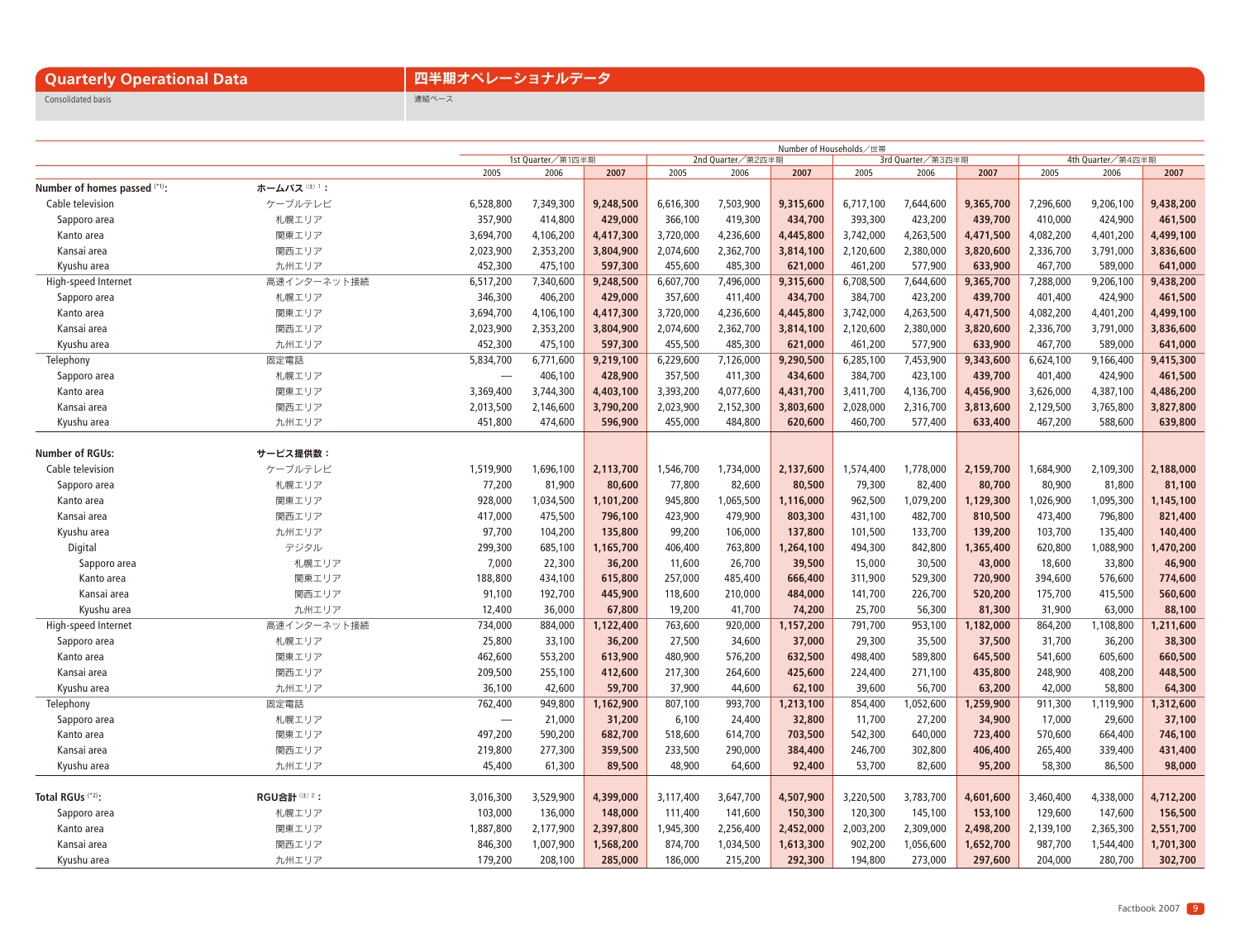## **Quarterly Operational Data**

## 四半期オペレーショナルデータ

連結ベース

Consolidated basis

|                                        |                         | Number of Households (Total number of subscribers only) /世帯 (総加入世帯数のみ) |                                                             |           |           |           |                   |           |           |           |           |           |           |
|----------------------------------------|-------------------------|------------------------------------------------------------------------|-------------------------------------------------------------|-----------|-----------|-----------|-------------------|-----------|-----------|-----------|-----------|-----------|-----------|
|                                        |                         |                                                                        | 1st Quarter/第1四半期<br>2nd Ouarter/第2四半期<br>3rd Ouarter/第3四半期 |           |           |           | 4th Quarter/第4四半期 |           |           |           |           |           |           |
|                                        |                         | 2005                                                                   | 2006                                                        | 2007      | 2005      | 2006      | 2007              | 2005      | 2006      | 2007      | 2005      | 2006      | 2007      |
| Total number of subscribers (*3):      | 総加入世帯数(注) 3:            | 1,795,000                                                              | 2,025,000                                                   | 2,531,400 | ,826,200  | 2,081,900 | 2,582,100         | 1,865,000 | 2,141,400 | 2,615,300 | 2,002,800 | 2,512,200 | 2,659,100 |
| Sapporo area                           | 札幌エリア                   | 84,600                                                                 | 92,400                                                      | 93,900    | 86,000    | 93,800    | 94,600            | 88,100    | 94,400    | 95,300    | 90,800    | 95,300    | 96,300    |
| Kanto area                             | 関東エリア                   | 1,097,400                                                              | 1,231,300                                                   | 1,329,600 | 1,115,300 | 1,272,500 | 1,356,200         | 1,137,800 | 1,293,000 | 1,375,900 | 1,216,800 | 1,375,900 | 1,399,200 |
| Kansai area                            | 関西エリア                   | 499,400                                                                | 578,000                                                     | 946,000   | 509,200   | 589,300   | 965,400           | 520,000   | 596,700   | 975,600   | 572,700   | 940,500   | 992,400   |
| Kyushu area                            | 九州エリア                   | 113,600                                                                | 123,300                                                     | 161,900   | 115,700   | 126,300   | 165,900           | 119,100   | 157,300   | 168,500   | 122,500   | 160,500   | 171,200   |
| <b>Bundle ratio</b>                    | バンドル率                   |                                                                        |                                                             |           |           |           |                   |           |           |           |           |           |           |
| (Average RGUs per household)           | (加入世帯当たり提供サービス数)        | 1.68                                                                   | 1.74                                                        | 1.74      | 1.71      | 1.75      | 1.75              | 1.73      | 1.77      | 1.76      | 1.73      | 1.73      | 1.77      |
| Penetration rate (*4):                 | 加入率(注) 4:               |                                                                        |                                                             |           |           |           |                   |           |           |           |           |           |           |
| Cable television                       | ケーブルテレビ                 | 23.3%                                                                  | 23.1%                                                       | 22.9%     | 23.4%     | 23.1%     | 22.9%             | 23.4%     | 23.3%     | 23.1%     | 23.1%     | 22.9%     | 23.2%     |
| Digital                                | デジタル                    | 4.6%                                                                   | 9.3%                                                        | 12.6%     | 6.1%      | 10.2%     | 13.6%             | 7.4%      | 11.0%     | 14.6%     | 8.5%      | 11.8%     | 15.6%     |
| High-speed Internet                    | 高速インターネット接続             | 11.3%                                                                  | 12.0%                                                       | 12.1%     | 11.6%     | 12.3%     | 12.4%             | 11.8%     | 12.5%     | 12.6%     | 11.9%     | 12.0%     | 12.8%     |
| Telephony                              | 固定電話                    | 13.1%                                                                  | 14.0%                                                       | 12.6%     | 13.0%     | 13.9%     | 13.1%             | 13.6%     | 14.1%     | 13.5%     | 13.8%     | 12.2%     | 13.9%     |
| Total number of subscribers            | 総加入世帯                   | 27.5%                                                                  | 27.6%                                                       | 27.4%     | 27.6%     | 27.7%     | 27.7%             | 27.8%     | 28.0%     | 27.9%     | 27.4%     | 27.3%     | 28.2%     |
| Average monthly churn rate (*5):       | 平均月次解約率(注)5:            |                                                                        |                                                             |           |           |           |                   |           |           |           |           |           |           |
| Cable television                       | ケーブルテレビ                 | 1.3%                                                                   | 1.3%                                                        | 1.2%      | 1.3%      | 1.1%      | 1.0%              | 1.1%      | 1.0%      | 1.0%      | 1.2%      | 1.0%      | 1.0%      |
| High-speed Internet                    | 高速インターネット接続             | 1.5%                                                                   | 1.6%                                                        | 1.6%      | 1.2%      | 1.3%      | 1.2%              | 1.2%      | 1.2%      | 1.2%      | 1.2%      | 1.2%      | 1.1%      |
| Telephony                              | 固定電話                    | 0.8%                                                                   | 0.8%                                                        | 0.8%      | 0.8%      | 0.8%      | 0.8%              | 0.7%      | 0.7%      | 0.7%      | 0.7%      | 0.7%      | 0.7%      |
|                                        |                         |                                                                        |                                                             |           |           |           |                   |           |           |           |           |           |           |
| ARPU (*6):                             | ARPU <sup>(注) 6</sup> : |                                                                        |                                                             |           |           |           |                   |           |           |           |           |           |           |
| Cable television                       | ケーブルテレビ                 | ¥4.758                                                                 | ¥4,994                                                      | ¥5,153    | ¥4.845    | ¥5,076    | ¥5,159            | ¥4.893    | ¥5,126    | ¥5,201    | ¥4.978    | ¥5,176    | ¥5,245    |
| High-speed Internet                    | 高速インターネット接続             | 4,858                                                                  | 4,831                                                       | 4,663     | 4,858     | 4,791     | 4,643             | 4,863     | 4,787     | 4,638     | 4,839     | 4,747     | 4,632     |
| Telephony                              | 固定電話                    | 3,138                                                                  | 3,009                                                       | 2,783     | 3,217     | 2,988     | 2,819             | 3,198     | 2,978     | 2,756     | 3,113     | 2,944     | 2,697     |
| Average revenue per unit per month     | 加入世帯平均                  | 7.348                                                                  | 7.681                                                       | 7,636     | 7,486     | 7,753     | 7,667             | 7,628     | 7,829     | 7,700     | 7,668     | 7,876     | 7,741     |
| Breakdown of service bundling:         | サービス別の利用割合:             |                                                                        |                                                             |           |           |           |                   |           |           |           |           |           |           |
| Cable television only                  | ケーブルテレビのみ               | 40.4%                                                                  | 36.6%                                                       | 33.2%     | 39.1%     | 35.7%     | 35.9%             | 38.0%     | 34.8%     | 35.1%     | 37.5%     | 33.9%     | 34.3%     |
| High-speed Internet only               | 高速インターネット接続のみ           | 5.7%                                                                   | 6.1%                                                        | 6.4%      | 5.8%      | 6.3%      | 7.0%              | 5.8%      | 6.4%      | 6.9%      | 6.1%      | 6.4%      | 6.9%      |
| Telephony only                         | 固定電話のみ                  | 5.8%                                                                   | 6.0%                                                        | 6.8%      | 5.7%      | 6.1%      | 6.1%              | 5.8%      | 6.2%      | 6.3%      | 5.7%      | 6.5%      | 6.5%      |
| Cable television + High-speed Internet | ケーブルテレビ+高速インターネット接続     | 11.4%                                                                  | 10.4%                                                       | 8.9%      | 10.9%     | 10.2%     | 10.2%             | 10.4%     | 9.7%      | 9.8%      | 10.6%     | 9.3%      | 9.5%      |
| Cable television + Telephony           | ケーブルテレビ+固定電話            | 12.9%                                                                  | 13.8%                                                       | 14.8%     | 13.4%     | 14.0%     | 13.2%             | 13.8%     | 14.5%     | 13.4%     | 13.6%     | 14.7%     | 13.7%     |
| High-speed Internet + Telephony        | 高速インターネット接続+固定電話        | 3.8%                                                                   | 4.2%                                                        | 4.6%      | 3.9%      | 4.3%      | 4.1%              | 4.1%      | 4.4%      | 4.2%      | 4.0%      | 4.5%      | 4.4%      |
| Triple                                 | 3サービス全て                 | 20.0%                                                                  | 22.9%                                                       | 25.4%     | 21.2%     | 23.4%     | 23.5%             | 22.2%     | 24.1%     | 24.2%     | 22.2%     | 24.8%     | 24.8%     |

Both number of homes passed and number of subscribers are rounded to the nearest hundred.

Penetration rate, average monthly churn rate, ARPU, and breakdown of service bundling in fiscal 2006, as well as breakdown of service bundling in the first quarter of fiscal 2007, exclude the former Cable West Group.

\*1. Number of households that are connected to the network and can receive J:COM services

\*2. Total number of revenue generating units (RGUs) for services supplied

\*3. Number of households subscribed to one or more services

 $*$ 4. Penetration rate = Number of subscribers / Number of homes passed X 100

\*5. Average monthly churn rate = Monthly number of disconnects from a service / Monthly weighted-average number of subscribers / Number of months in the period

\*6. Monthly average revenue per unit (ARPU)

ホームパス世帯数および加入世帯数は100世帯未満を四捨五入して表記

2006年度の加入率、平均月次解約率、ARPU、サービス別の利用割合及び2007年度第1四半期のサービス別の利用割合については旧ケーブルウエストを除く

(注)1. ネットワークが敷設済みで、サービスの提供が可能な世帯数

(注)2. 合計サービス提供数 (Revenue Generating Units)

(注)3. いずれか1つ以上のサービスに加入している世帯数

(注)4. 加入率=加入世帯数/ホームパス世帯数×100

(注)5. 平均月次解約率=当該期間中の解約数÷当該期間中の加重平均世帯数÷当該期間の月数

(注)6. 加入世帯当たり平均月次収益(Average Revenue per Unit)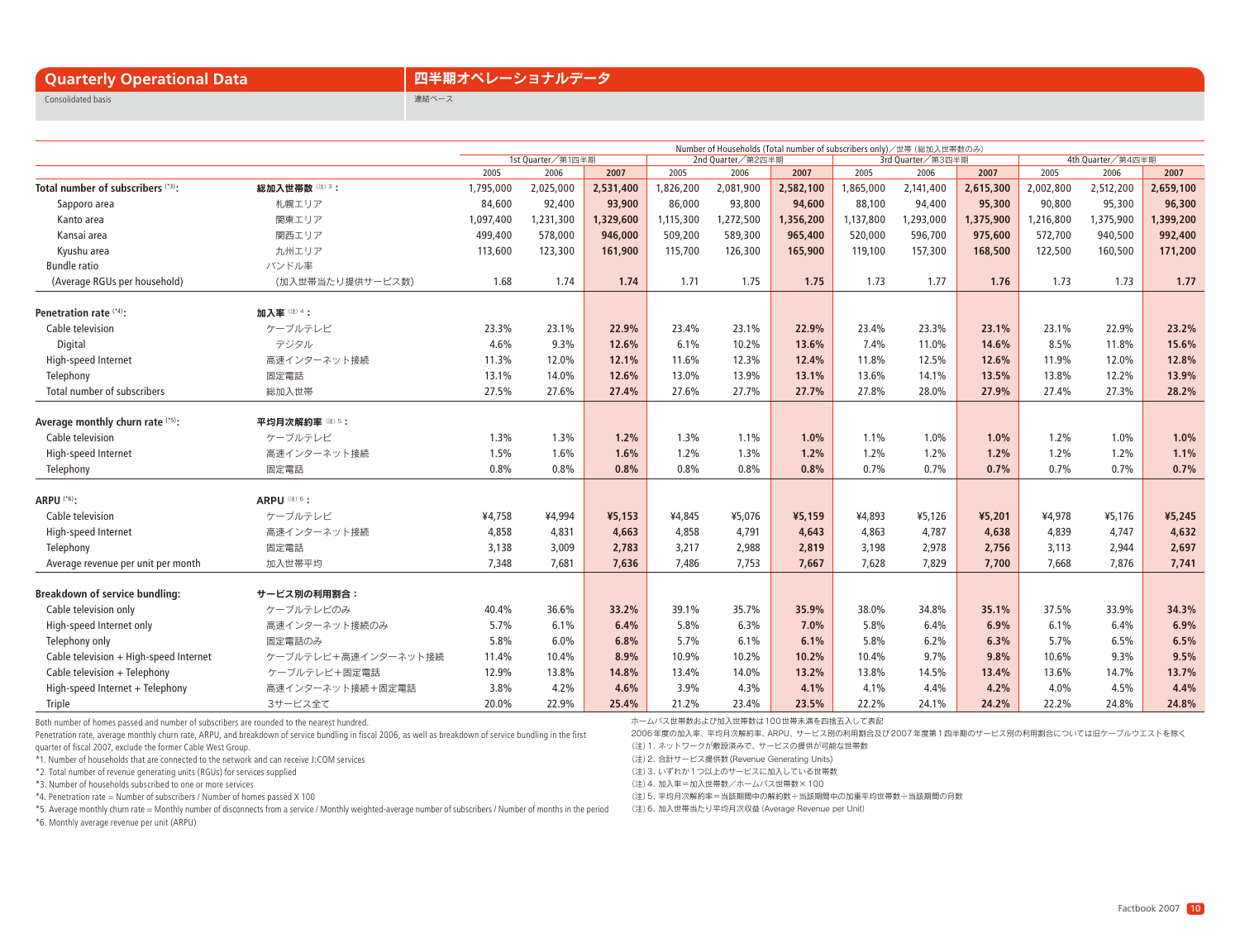## **Market Data** トランス インター・シーク トランス トランス しゅうしゅう しゅうしゅう しゅうしゅう しゅうしゅう しゅうしゅうしょう

**Number of Subscribing Households to Pay Cable TV Services**

#### 有料ケーブルテレビ加入世帯数





as published in the December 2007 edition of HOSO Journal Figures for J:COM are publicly released figures.

注)「放送ジャーナル」2007年12月号に掲載された2007年9月末現在の各社の加入世帯数を元に作成 当社数値は連結公表数値

#### **Pay Multi-Channel TV Market**

#### 有料多チャンネル市場





Sources: December 2007 edition of HOSO Journal and Sky Perfect JSAT Corp. publicly related materials 出所 :「放送ジャーナル」2007年12月号、スカパー JSAT(株)公表資料



Note: Based on the number of subscribing households for each company at the end of September 2007, as published in the December 2007 edition of HOSO Journal

注)「放送ジャーナル」2007年12月号に掲載された2007年9 月末現在の各社の加入世帯数を元に作成

#### **Penetration Rate of Pay Multi-Channel TV** 有料多チャンネル放送普及率



#### Sources: Japan: Hoso Journal, SKY Perfect JSAT Corp., and Jupiter Telecommunications Co., Ltd. (at the end of September 2007) United Kingdom: Office of Communications (at the end of June 2007) United States: National Cable & Telecommunications Association (at the end of June 2007) \* The number of pay multi-channel TV subscribing households in Japan is defined as the number of households contracted to cable multi-channel TV services plus the number of individuals contracted to SKY Perfect services. 出所: <日本>「放送ジャーナル」、スカパー JSAT(株)、

(株)ジュピターテレコム(2007年9月末現在) <イギリス>Office of Communications(2007年6月末現在) <アメリカ>National Cable & Telecommunications Association(2007年6月末現在) \* 日本の有料多チャンネル放送加入世帯数は、ケーブルテレビ 多チャンネル契約世帯数+スカイパーフェクト個人契約 者数と定義。